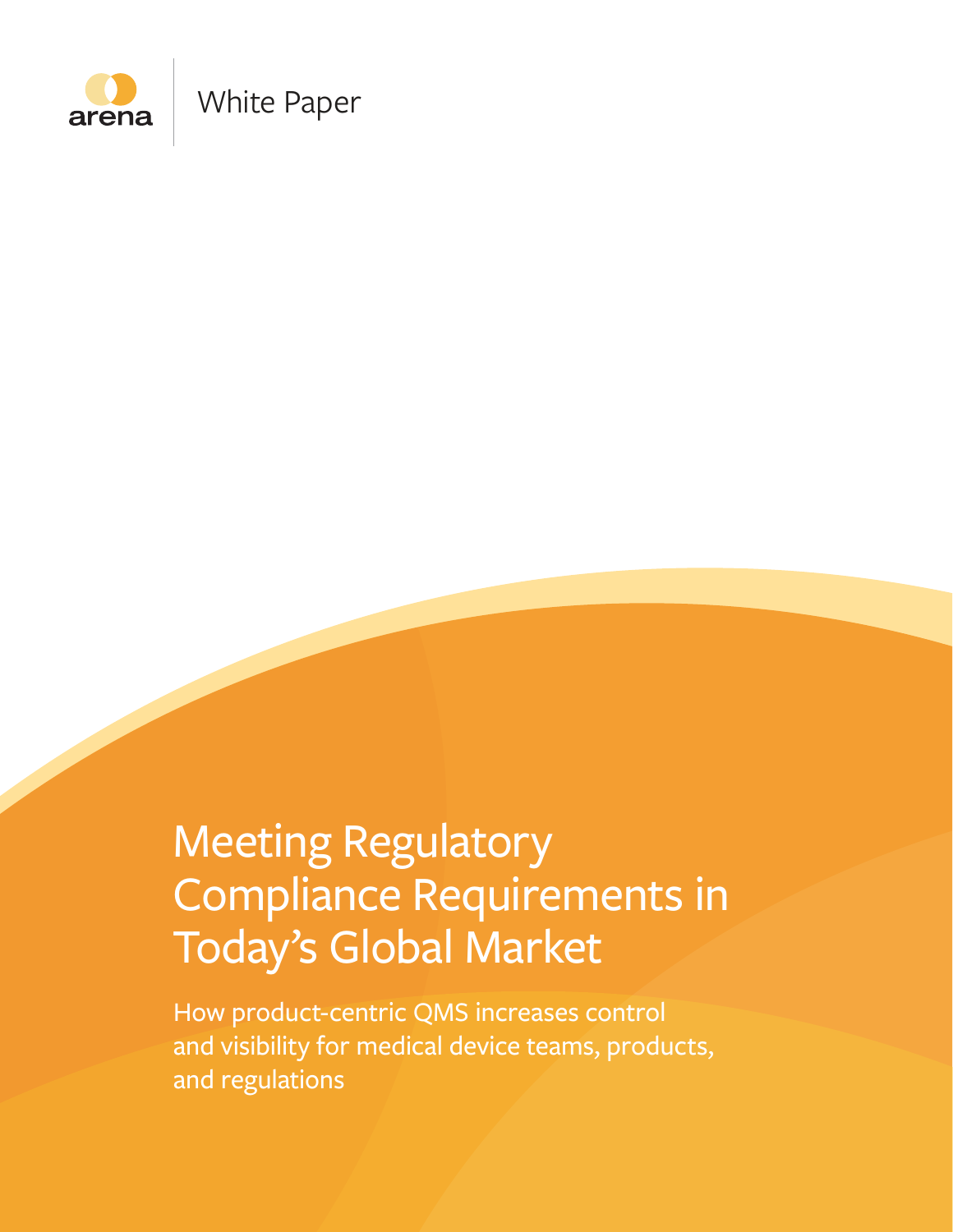



# **Delivering Complex Medical Devices Is Harder Than Ever**

Medical device manufacturers and their supply chains must get their products to market quickly while facing new technological challenges, global competition, and the need to mitigate risks. Medical devices with electrical, mechanical, and software components introduce even more obstacles as companies strive to navigate the ever-evolving regulatory landscape including FDA (e.g., FDA 21 CFR Part 11 and Part 820), ISO (e.g., 13485, 14791), UL, OSHA, and environmental compliance (e.g., RoHS, REACH, conflict minerals) initiatives.

So how do medical device manufacturers address regulatory compliance?



The best way to navigate compliance from early concept phases through commercialization is with a single system of truth for all product and quality

information available to internal teams and partners. Past approaches leveraging multiple "best of breed" solutions create silos of disconnected information that make it difficult to track quality and product processes.

For today's complex solutions and highly distributed supply chains, everyone involved in designing, sourcing, testing, building, and shipping medical devices must be connected in a single system. Ensuring that quality processes are linked to the product design and manufacturing process is critical for identification, analysis, and resolution of issues. This product-centric approach provides the ability to manage new product introductions in context to quality while maintaining regulatory compliance.

Competing in the global marketplace requires a modern product-centric quality management system (QMS) solution to weave the entire supply chain together, ensuring you can ship high-quality products on time and under budget. We will explore five keys to success for medical device companies:

- 1. Why Product-Centric QMS Is Best
- 2. Strategic Advantages
- 3. Strategies for Managing Environmental Compliance
- 4. How to Reduce Obsolescence Risks
- 5. Connecting the Customer Feedback Loop



## **Why Product-Centric QMS Is Best**

No matter what type of product you design and build, you must have a controlled process to document, design, test, produce, and ship products.

Managing the entire product lifecycle and change process with a centralized product definition and automated sign-off process serves as the foundation to shorten new product development (NPD) and new product introduction (NPI) cycles.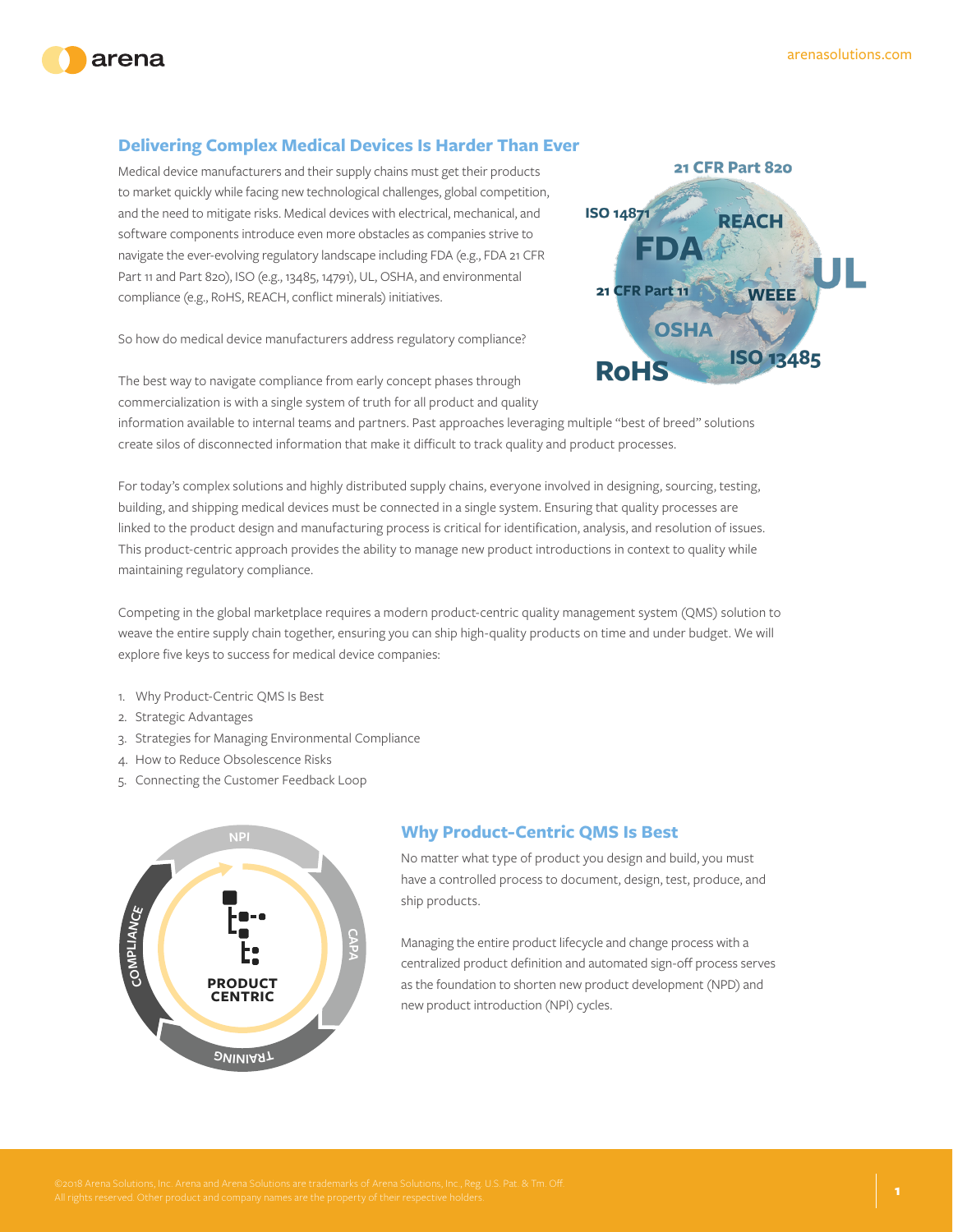

With a centrally controlled product record, teams can work together throughout the product lifecycle. But, the effectiveness of the product launch is significantly improved when quality, corrective action preventive action (CAPA), training, and regulatory compliance can be managed in context with the product record in a single system. Product-centric QMS provides better visibility, traceability, and control over your quality and product process information including:

- Product definition and bill of materials (BOM)
- Device master records (DMR)
- Design history files (DHF)
- Corrective action requests (CAPA)
- Validation and verification records
- Training records
- Approved manufacturers and suppliers (AML/ASL)
- Engineering change orders (ECO)
- Component compliance information

QMS solutions today must manage more than documents; they must manage the entire complex product record and hierarchal BOM with links from every component and document to every associated quality and product record. This provides full context among the design, quality, and manufacturing teams, as well as greater access and traceability between disparate teams that engage throughout the NPD and NPI process. And because this information is tracked and visible by all key stakeholders, internal and external auditors can quickly and easily verify compliance.

#### **Strategic Advantages**

With increased specialization, outsourcing, and regulatory compliance initiatives, a single unified solution to manage product and quality information provides key benefits:



**Improved Compliance:** Medical device design and equipment manufacturers (ODMs / OEMs) must factor compliance throughout the NPD and NPI process. Otherwise, impacted teams will lose sight of or have a difficult time addressing the myriad of changing regulatory requirements.



**Better Collaboration:** Manufacturing, engineering, quality control, and compliance teams can more easily collaborate anytime and anywhere to reduce issues, control costs, and shorten the NPI process to gain first-mover<sup>[1]</sup> advantages in the market.



**Continuous Improvement:** With a single unified system, internal teams and external partners can offer critical feedback at every stage, ensuring product issues are addressed as early as possible.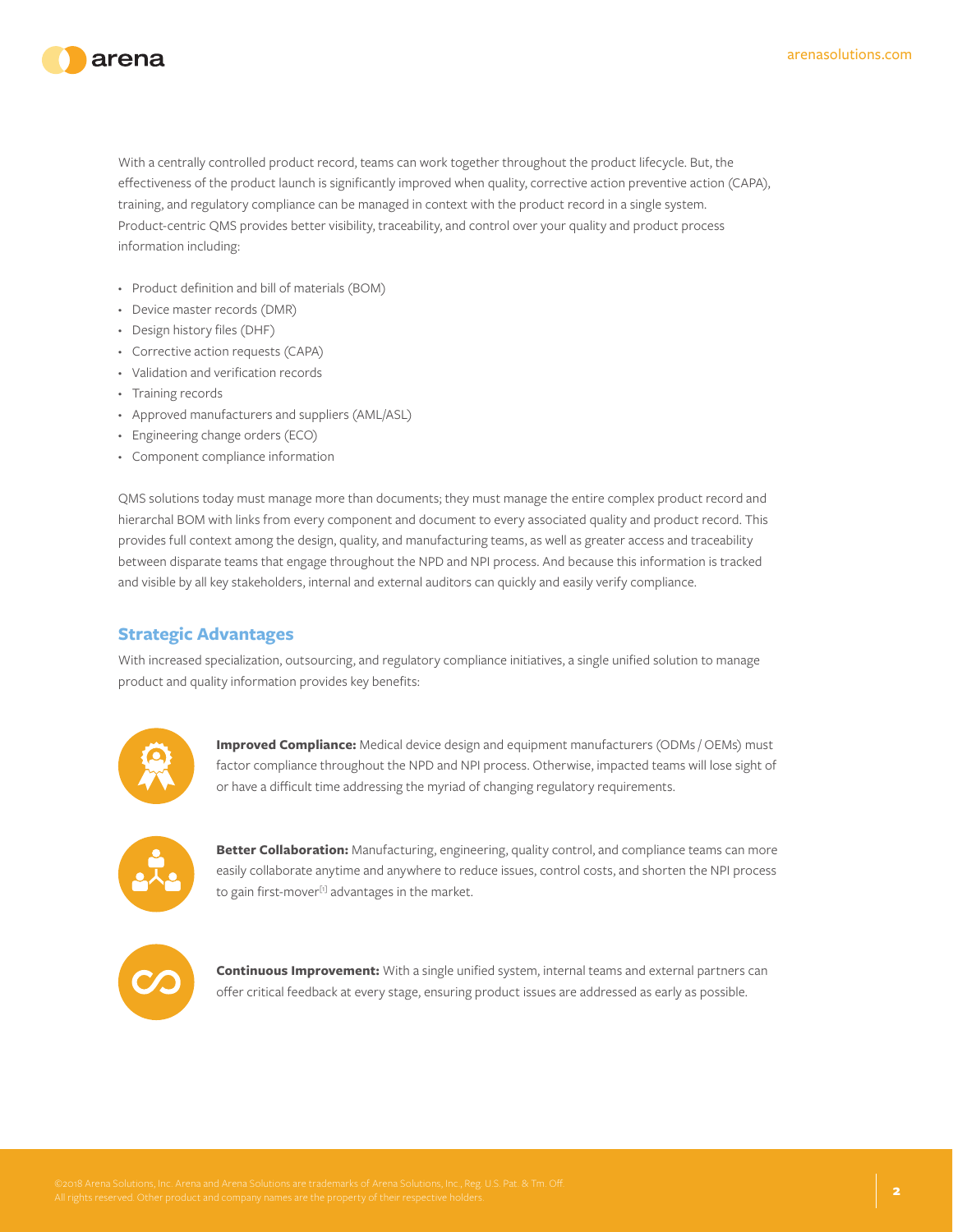

The results of a quality management survey published by LNS Research showed medical device executives ranked the ability to "better manage operational risk" and "ensuring compliance" as the top two quality management objectives. The majority of executives also noted that having disparate quality systems and data sources was a key challenge to reach their top quality management objectives (see chart below).[2]



#### **Top Quality Management Challenges**

**Percentage of Respondents**

When organizations employ disparate systems to manage quality and product development processes, they struggle to identify, analyze, and resolve quality issues in a timely and accurate manner.

With a single product-centric QMS solution, medical device companies have a unified system for product and quality. This streamlines product realization processes to improve knowledge sharing, support better design processes, and provide increased visibility from engineering to quality to operations and partners.

The benefits are clear, but there is more you can do to help reduce additional challenges and risks with complex medical device manufacturers.

#### **Strategies for Managing Environmental Compliance**

When introducing a new medical device, ODMs and OEMs must initiate a number of well-defined risk analysis and evaluation phases. Establishing risk management assessment processes is critical to ensure that manufacturers take into account the necessary risk analysis, evaluation, control, and corrective actions throughout new product introduction and post-production.

 There are several industry standards and regulations to consider, including ISO 13485, ISO 14971, FDA 21 CFR Part 820, FDA 21 CFR Part 11, RoHS, REACH, WEEE, and conflict minerals. Each of these regulations introduces the need to establish and manage current good manufacturing practices (CGMP) to reduce risks.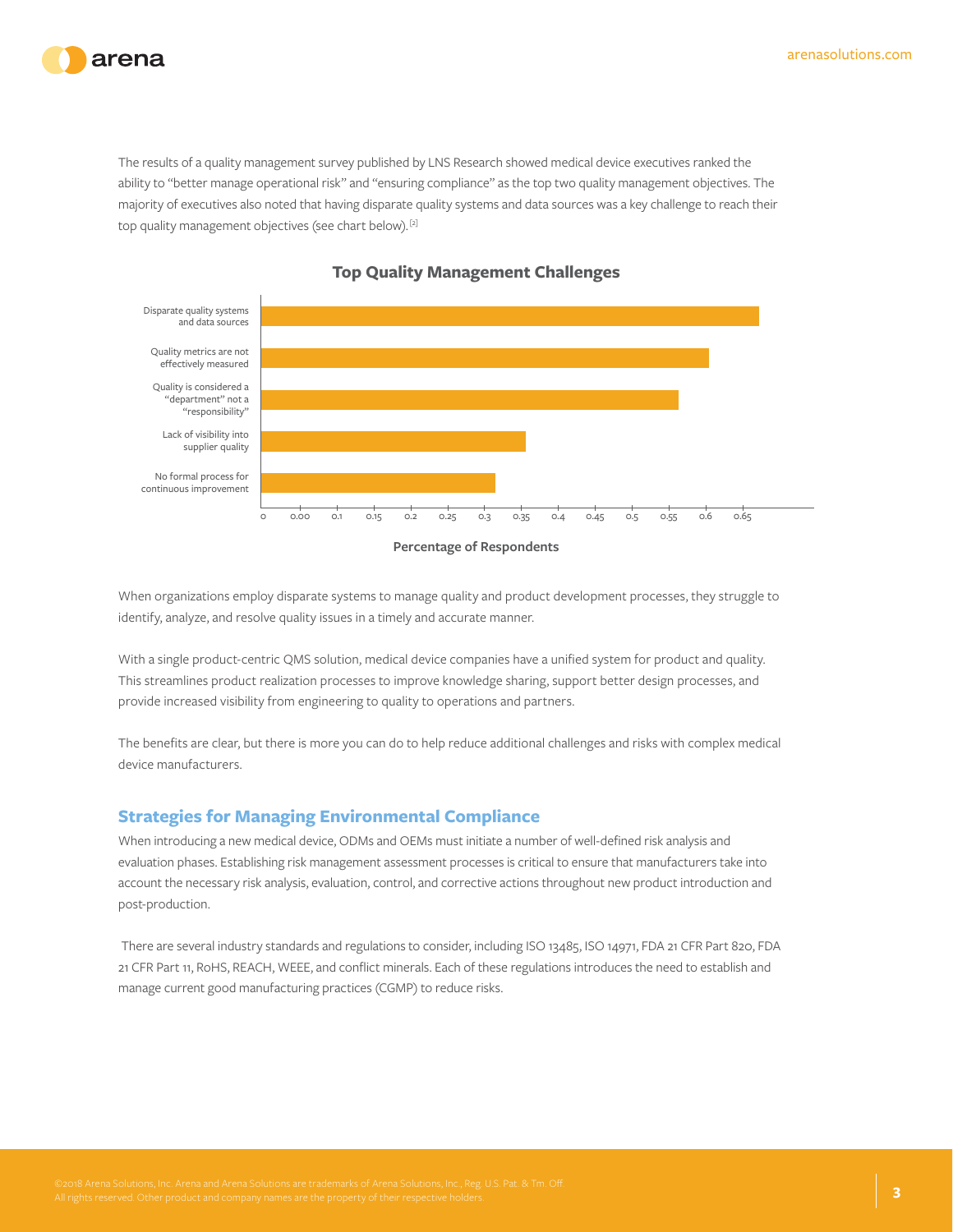



Problems identified during the design, development, and use of a device can often be eliminated with the review of a medical device company's multidisciplinary team. Providing every team greater visibility to all processes, while also enabling them to collaborate in real time to address design or production issues, is easy with a product-centric QMS solution. Teams participating in the risk assessment and management evaluation process should consider these questions:

- What is the intended use of the product?
- Is energy or a substance delivered to or extracted from the patient?
- Is the device to be routinely cleaned or disinfected by the user?
- Are measurements taken? Is maintenance or calibration necessary?
- Is the medical device susceptible to environmental influences?
- Does the medical device have software?
- Does the product have a shelf life, and what determines its useful life?
- Does product installation or use require special training?

Once the risk elements and hazards of the product design are identified, an analysis of each element can be performed.

Various types of hazards can include energy, biological, environmental, software, user error, labeling, complexity of use, and functional failure. In addition to the chemicals regulation REACH (Registration, Evaluation, Authorization and Restriction of Chemicals), medical device companies that want to sell their products globally must now report on the use of certain hazardous substances per the RoHS directive (Restriction of Hazardous Substances).

RoHS applies to a wide array of medical devices including:

- Radiotherapy equipment
- Cardiology
- Dialysis
- Pulmonary ventilators
- Nuclear medicine
- Laboratory equipment
- In-vitro diagnostic devices

• Other appliances for detecting, preventing, monitoring, treating, or alleviating illness, injury, or disability

Today, environmental regulations are an integral part of medical device product design. Because of this, OEMs, distributors, and contract manufacturers now rely on modern component databases like SiliconExpert and Octopart to manage substance declarations. A component database is the only practical and cost-effective way to comply with ever-changing compliance mandates and frequent updates. Linking your product-centric QMS solution to these types of component databases allows you to leverage the single source of truth and maintain environmental compliance data in context to the entire product record. [4]

Any business that sells applicable electrical or electronic products, equipment, sub-assemblies, cables, components, or spare parts directly to RoHS countries, or sells to resellers, distributors or integrators that in turn sell products to these countries, is impacted if they utilize any of the restricted 10 substances.

RoHS specifies maximum levels for the following 10 restricted substances. The first six applied to the original RoHS while the last four were added under RoHS 3.

- Lead (Pb): < 1000 ppm
- **Mercury (Hg):** < 100 ppm
- **Cadmium (Cd):** < 100 ppm
- **Hexavalent Chromium (Cr VI):** < 1000 ppm
- **Polybrominated Biphenyls (PBB):** < 1000 ppm
- **Polybrominated Diphenyl Ethers (PBDE):** < 1000 ppm
- **Bis(2-Ethylhexyl) phthalate (DEHP):** < 1000 ppm
- **Benzyl butyl phthalate (BBP):** < 1000 ppm
- **Dibutyl phthalate (DBP):** < 1000 ppm
- **Diisobutyl phthalate (DIBP):** < 1000 ppm

*Source: RoHS Guide Compliance [3]*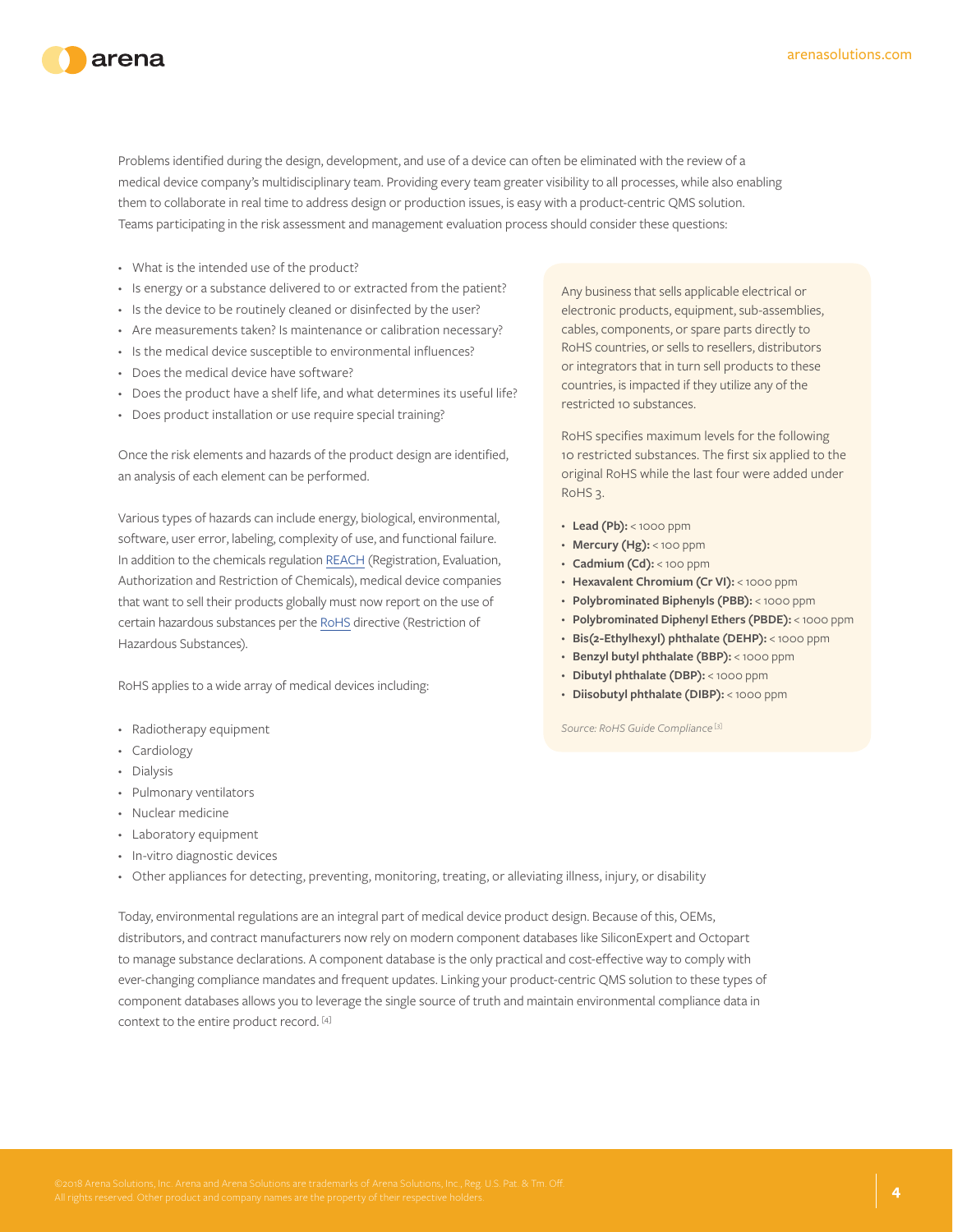



A component database improves product risk management and provides instant access to component documentation. When integrated into a QMS solution, component databases help medical device companies dramatically reduce environmental hazard compliance risks.

# **How to Reduce Obsolescence Risks**

Component databases also help with obsolescence. Choosing the right components is critical to ensure parts can be sourced locally and globally as needed. Unfortunately, many medical device companies still don't have a



scalable method to identify electronic parts for functionality, availability, and compliance. Modern component databases can help gain visibility when components are going end-of-life, and thus avoid part shortages during volume production.

Being caught unaware on a part going EOL can be catastrophic, causing production and shipping delays.

Imagine having a medical device that you expect to last for three to four years. It's working well in the market and its components are readily available, but suddenly one part goes obsolete. Because of a single component, your ability to produce and ship products is at risk.

Now, you might need to find a similar part that meets your cost, compliance, and functionality goals—which is not always possible. So, you are almost certain to increase costs, delay shipments, and/or build products that are not capable of meeting the performance objectives of your original design. For regulated medical device companies that produce Class II or Class III devices, the latter is not going to be an option.



## **Connecting the Customer Feedback Loop**

We've discussed many aspects of NPD, NPI, and manufacturing. But what happens after your products ship to customers is critical as well. Many medical device companies today have processes and systems in place to identify product issues and customer complaints. However, few have integrated those systems (e.g., CRM) to capture complaints and issues and actually initiate a closed-loop CAPA management process that is tied directly to the product record.

Depending on your product, connecting the customer feedback loop might help you accelerate the analysis and resolution process to save time and money. But, if your product has a greater effect on patient health, then linking your complaint systems to your QMS system can save lives.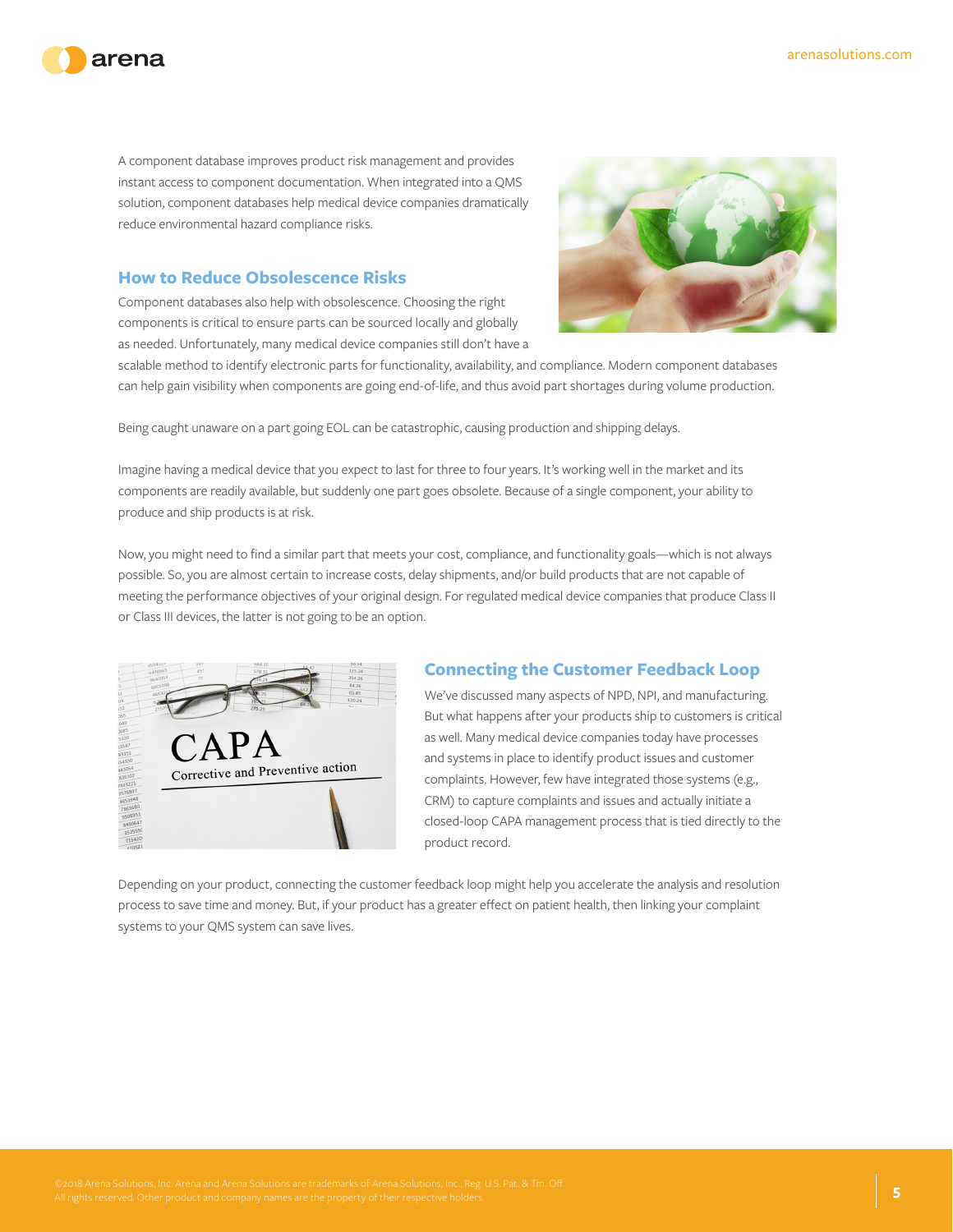



#### **Conclusion**

Companies that rely on disparate systems face greater obstacles and risks when faced with FDA audits, or worse, with legal liability caused by shipping defective products. The volume and complexity of regulations is not going away and will likely continue to increase over time. The need to create high-quality, low-risk medical devices is crucial to success. Any impediments during the new product introduction process can impact quality, profits, or even human lives.

As you consider the best way to compete in today's global market with a myriad of regulations, it should not surprise you that having a single source of quality and product truth is the best hedge against product realization and regulatory compliance pitfalls. So, consider Arena's leading product-centric QMS as a key advantage to help you not only deliver innovative products that change the world—but also improve the quality of your customers' lives.

#### References

- <sup>1</sup> https://www.investopedia.com/terms/f/firstmover.asp
- <sup>2</sup> https://www.mdtmag.com/article/2014/01/5-reasons-medical-smbs-leverage-plm-enterprise-quality-management
- <sup>3</sup> http://www.rohsguide.com/
- <sup>4</sup> See https://www.arenasolutions.com/pdfs/products/plm/SiliconExpert-Datasheet.pdf,
- https://www.arenasolutions.com/pdfs/products/plm/Octopart-Datasheet.pdf,
- and https://www.arenasolutions.com/pdfs/products/plm/arena-green-data-exchange.pdf